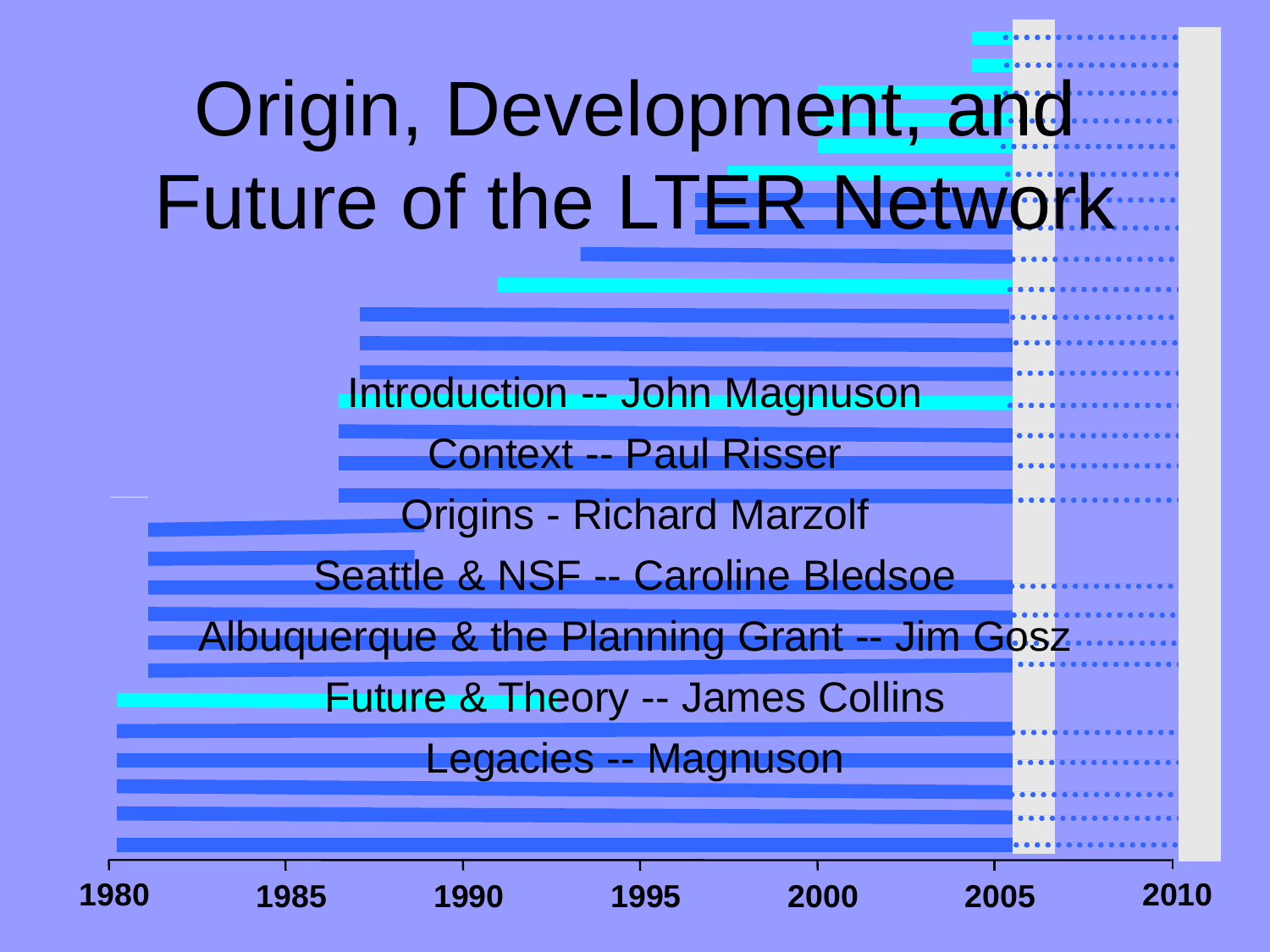#### A quote to set the stage

*History provides a context to help us understand the present and insights to help us shape the future.*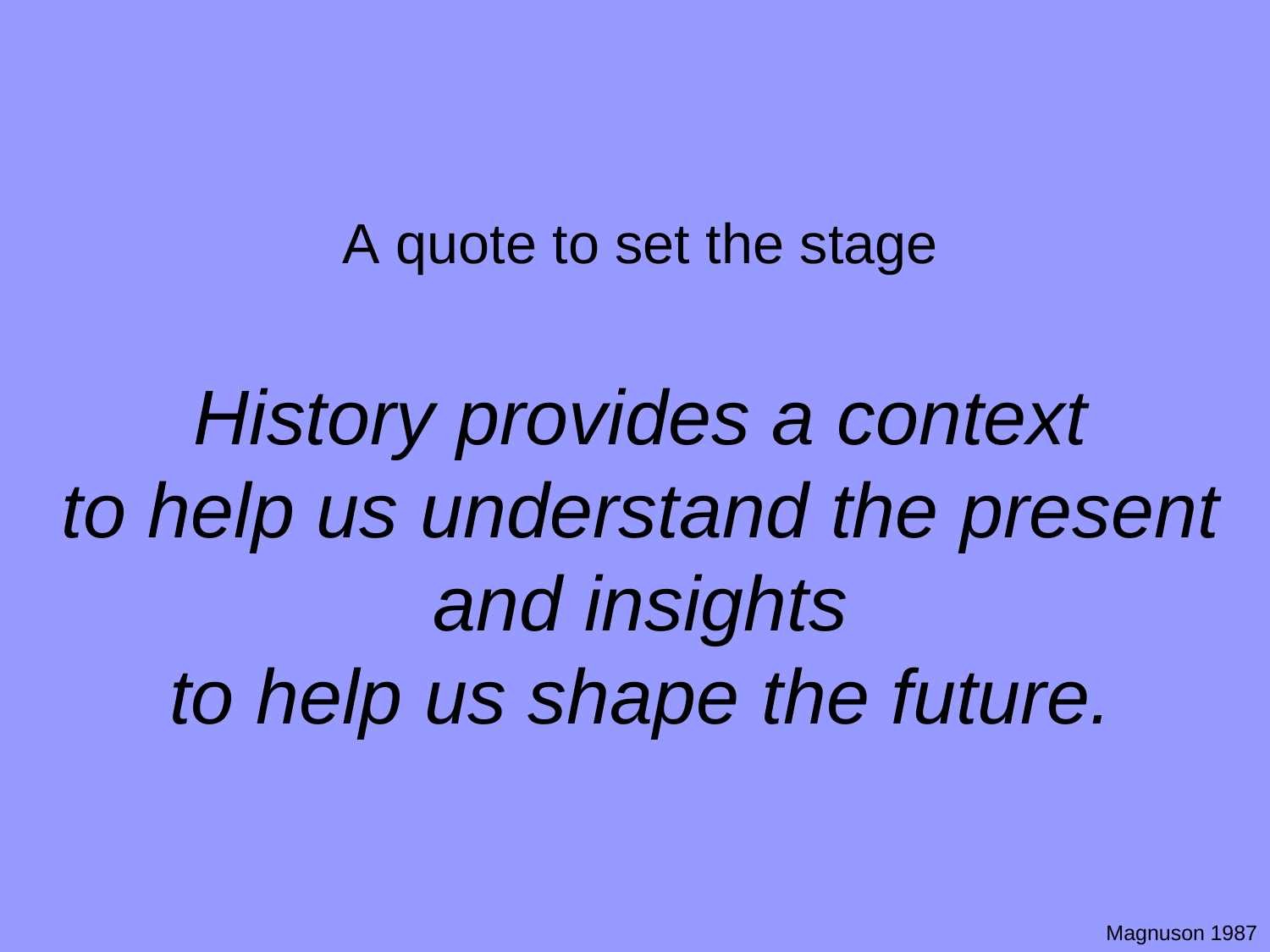### When? How? Who? Where? are important questions.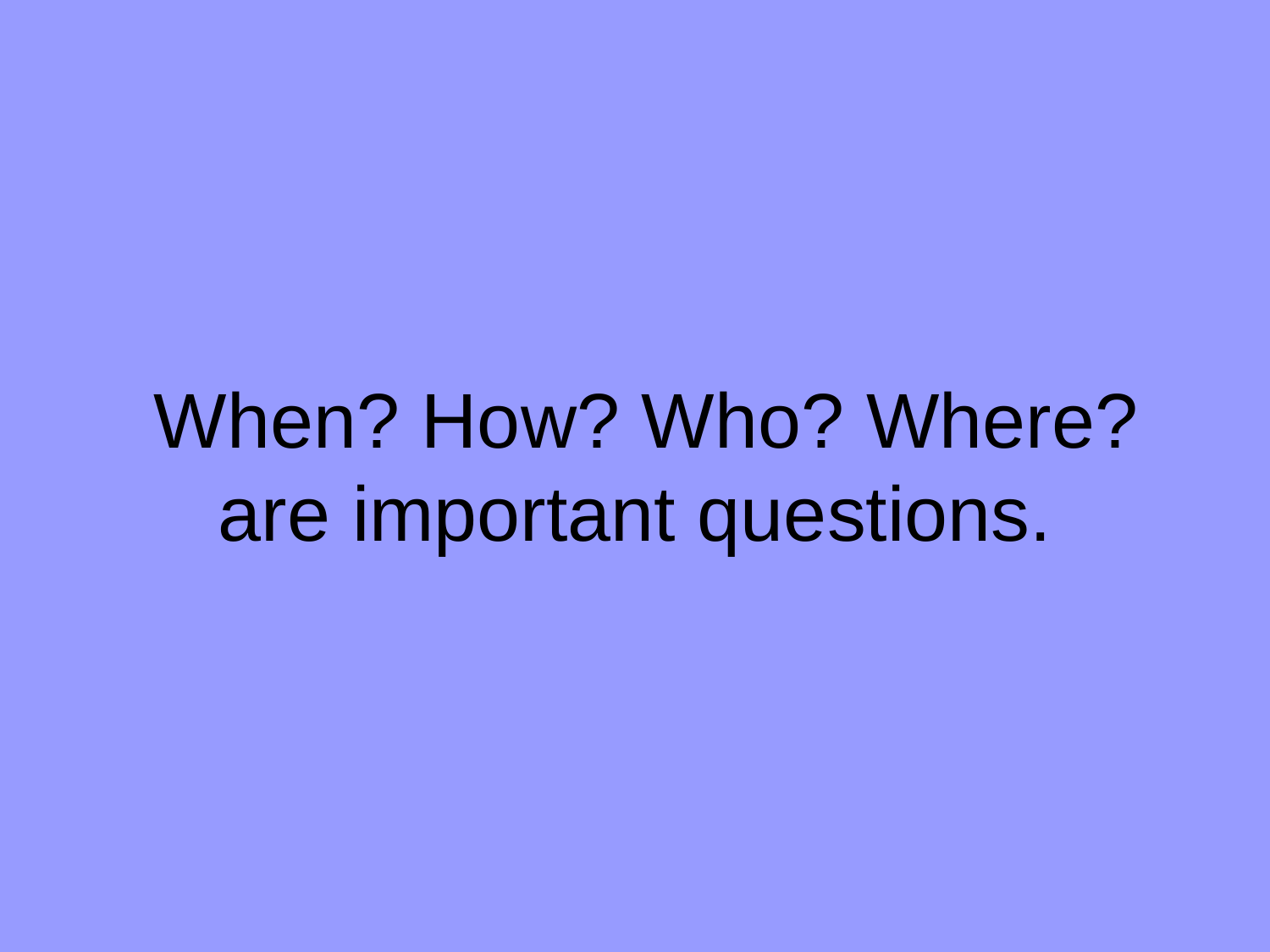#### But

#### Why did the LTER happen?

#### What did happen?

## What are the present and future legacies of LTER?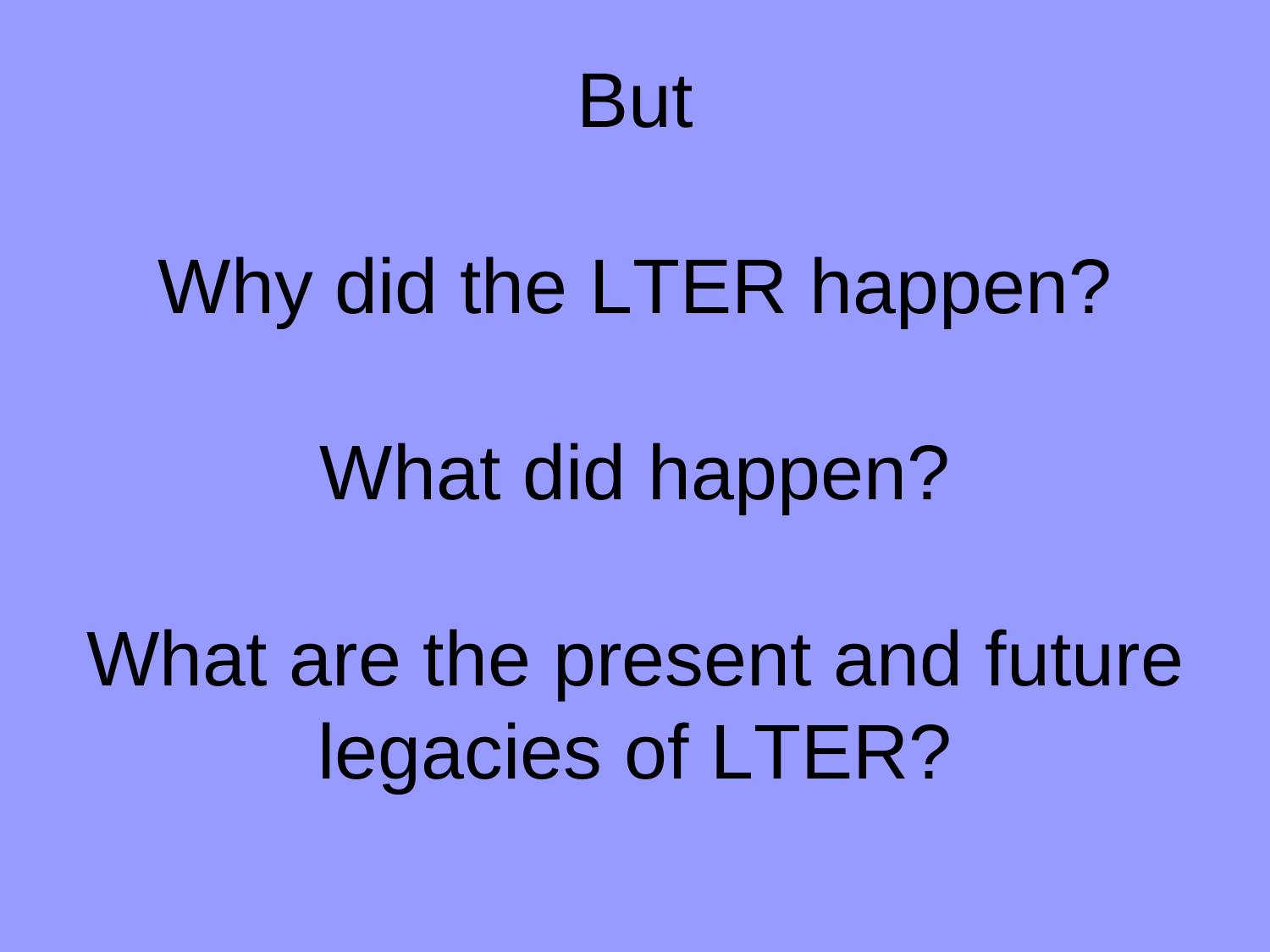#### And what of the Future?

#### How will we evolve?

## What are LTER's greatest challenges?

## What are the grand challenges?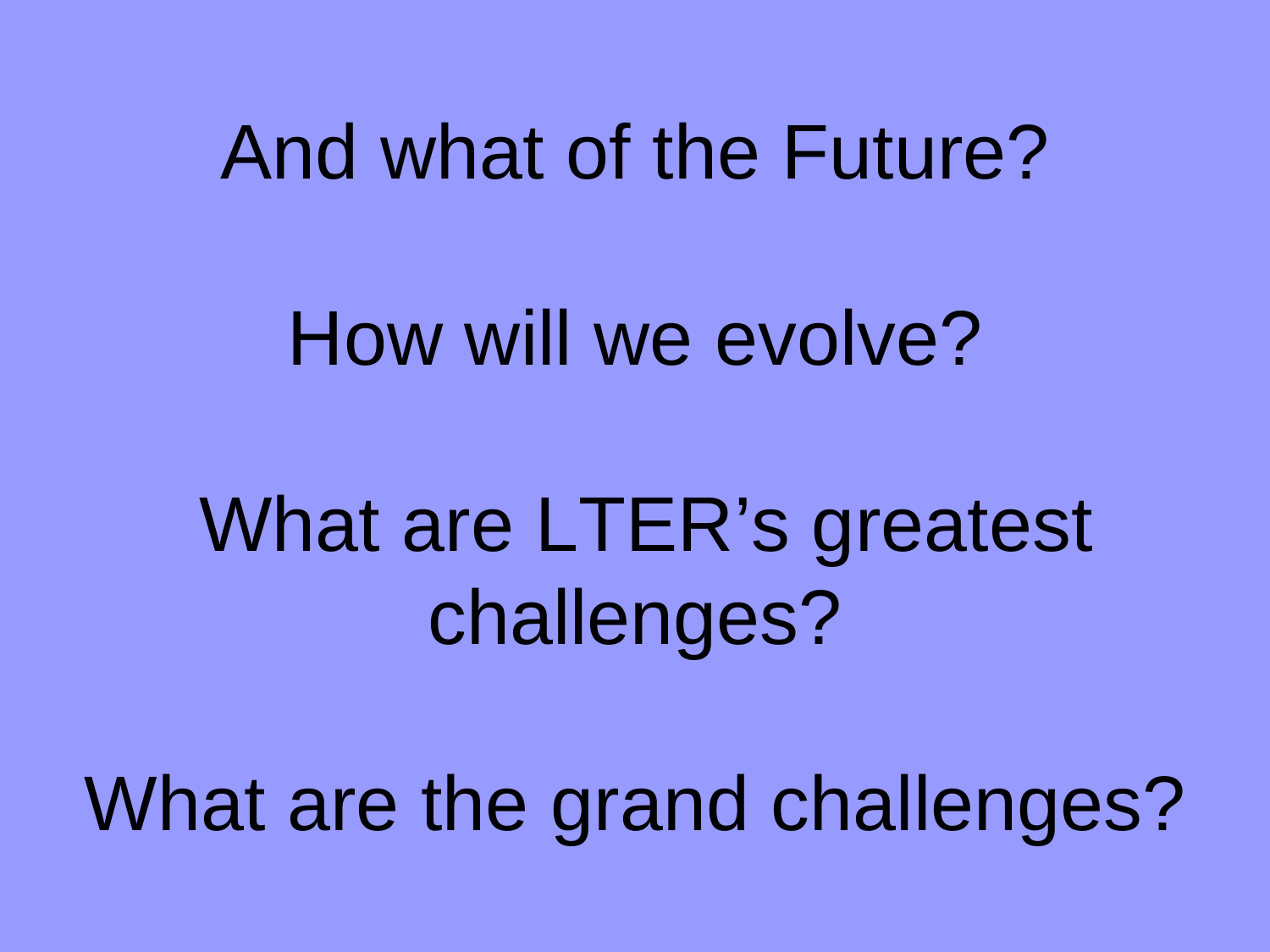### A short pre quiz Who were these people?



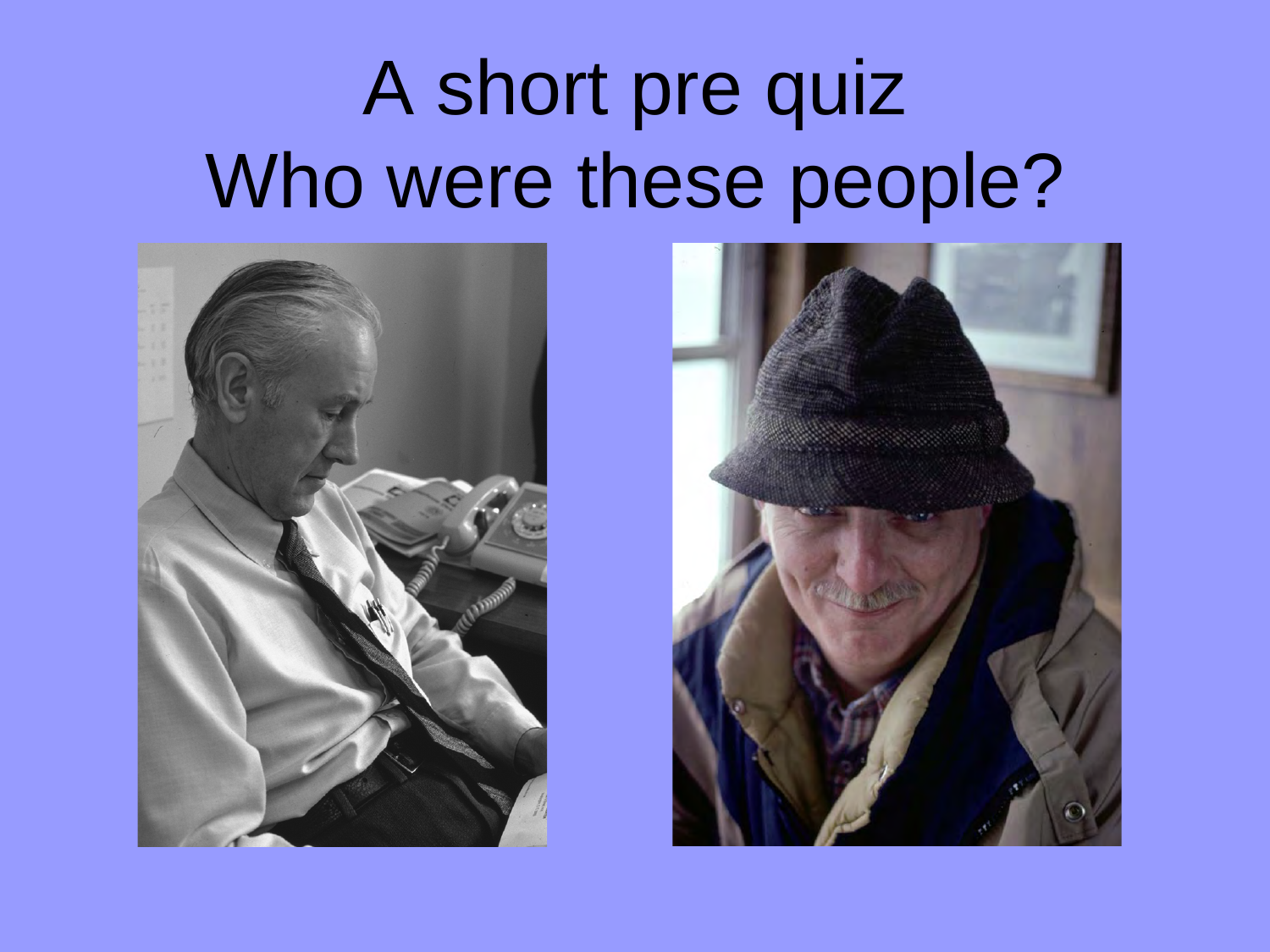#### A memorial and thank you to:





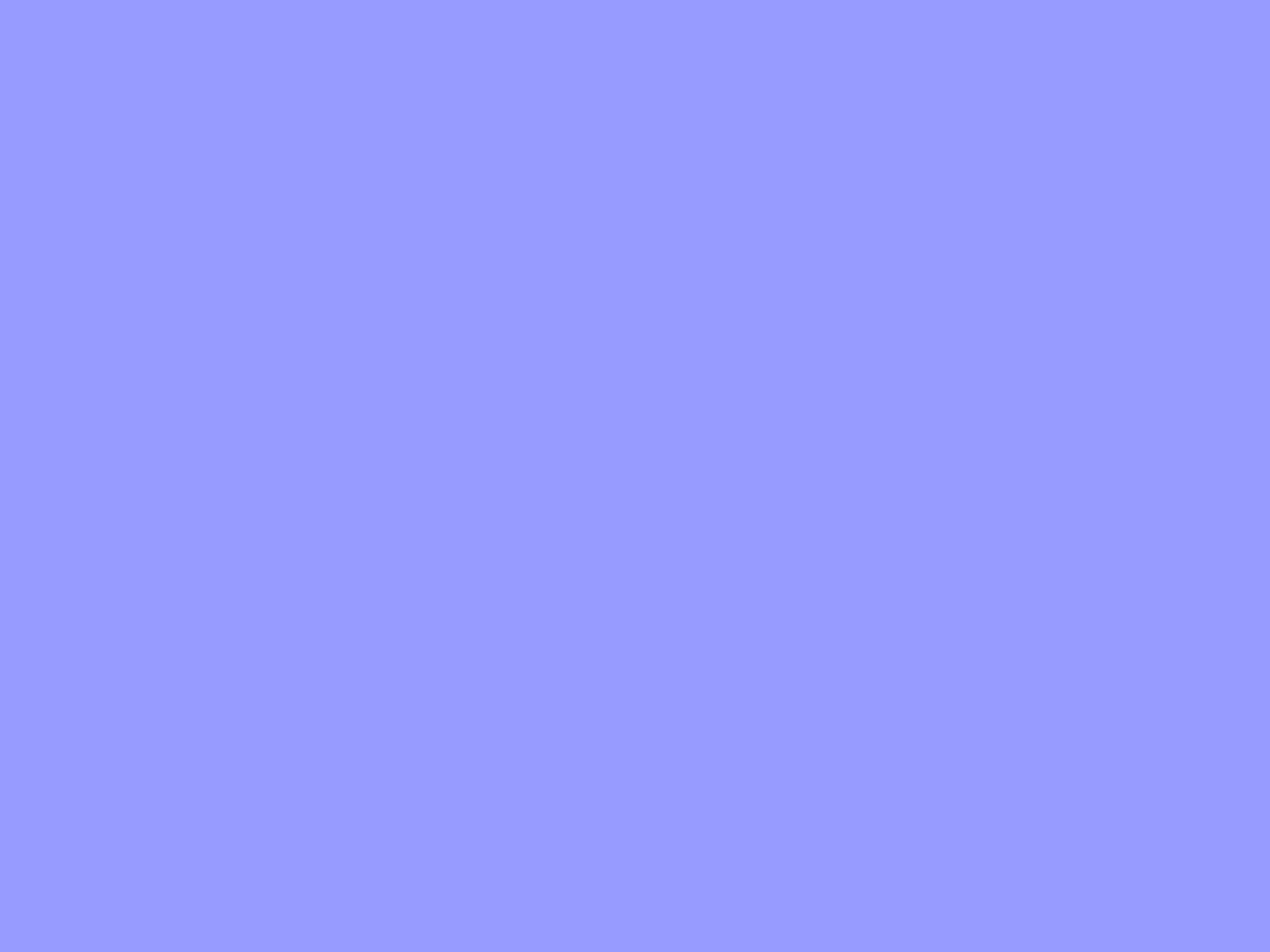Legacies and Challenges of the Long-Term Ecological **Network**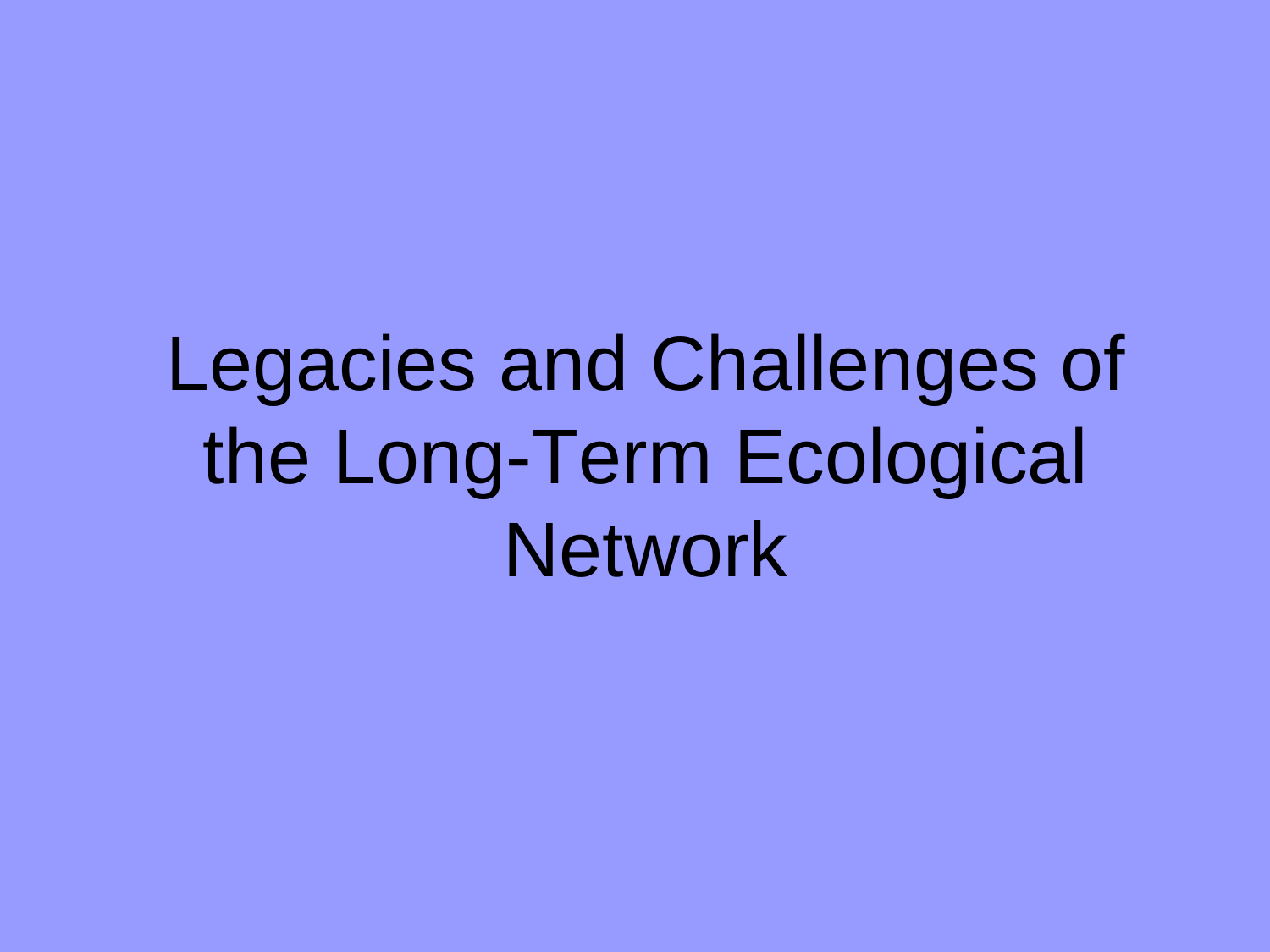#### Challenges to Long-Term Ecological Research Programs

- Maintaining the old while embracing the new.
- Balancing program management and growth.
- Maintaining program continuity and integrity in spite of future uncertainties.
- Achieving continuous synthesis while making site specific or ecosystem specific advances to science.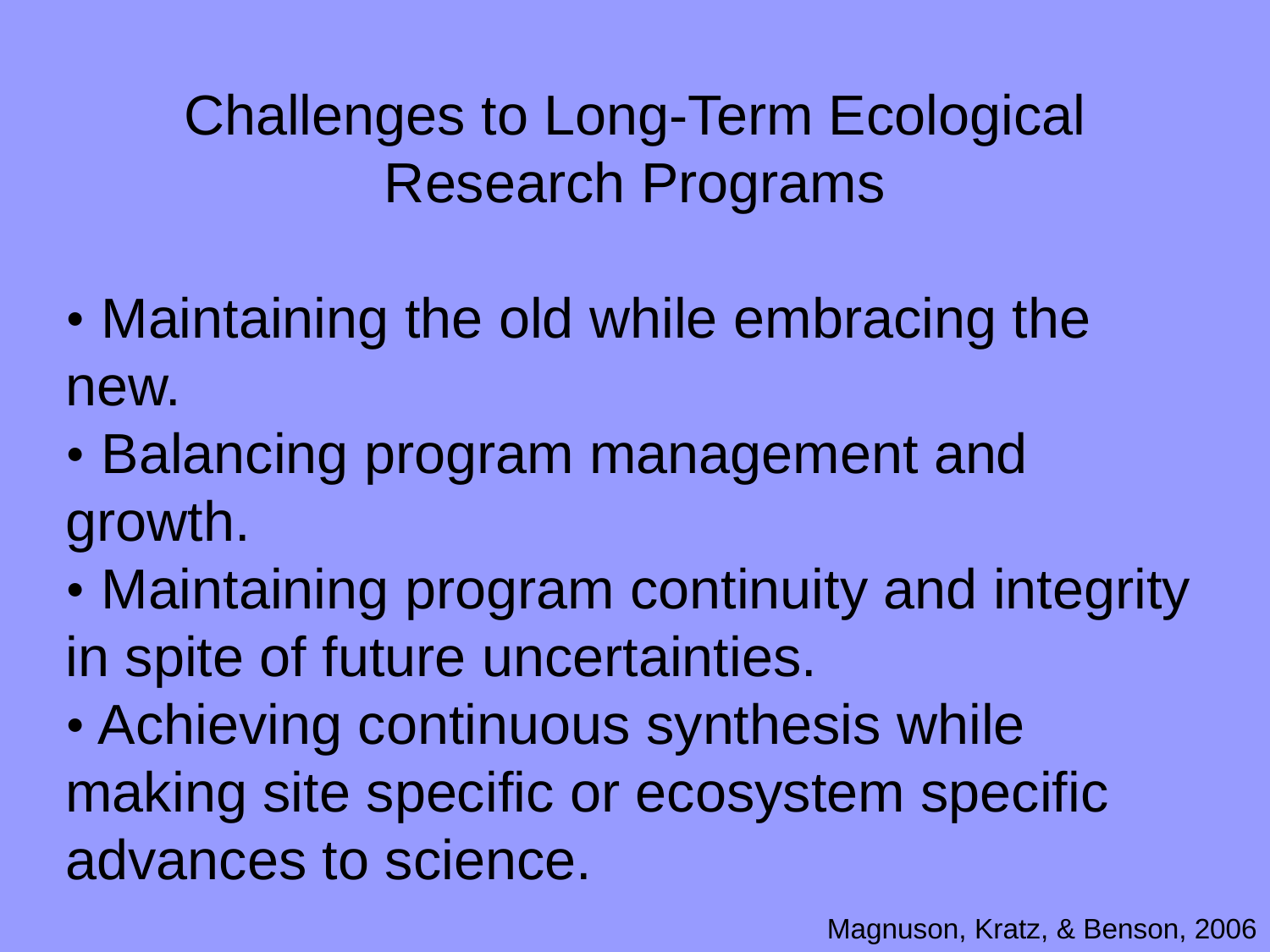## Legacies of the LTER Network

- New information, understanding, and knowledge at longer and broader scales of time and space.
- A new culture of ecological science.
- Graduates with a new approach of how to do ecological science.
- Comprehensive, accessible, and analyzable long-term ecological data bases on a wide range of ecosystems.
- Educational materials leading to a citizenry with a broader, longer and more integrative view of the world in which they live.
- New institutions to do synthetic and integrative ecological science.
- Always moving towards a functional, interdisciplinary science of ecological and human systems at the temporal and spatial scales that matter.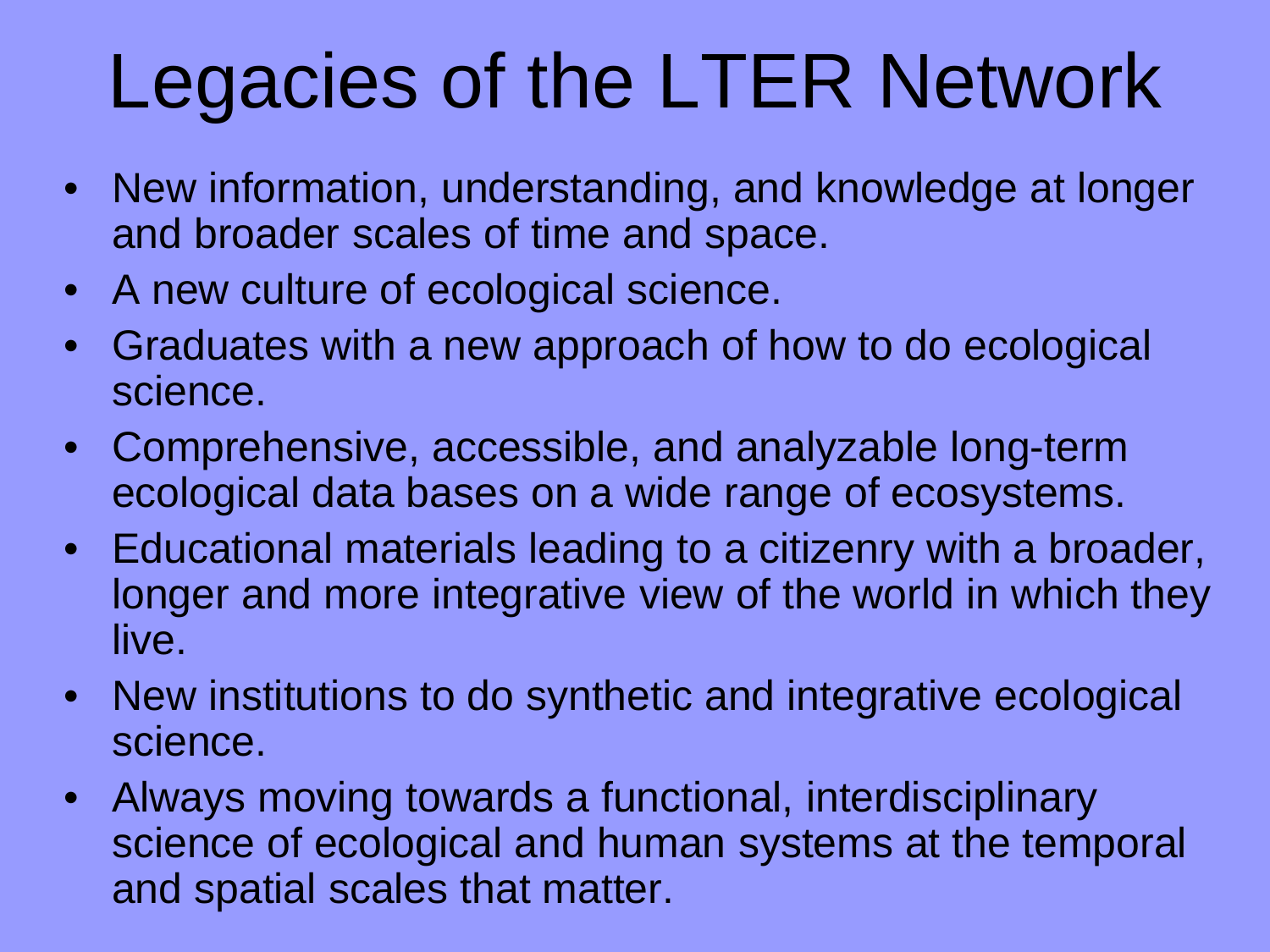How might the values of the LTER Network and the legacies it produces change as a function of time



Magnuson, Kratz, & Benson, 2006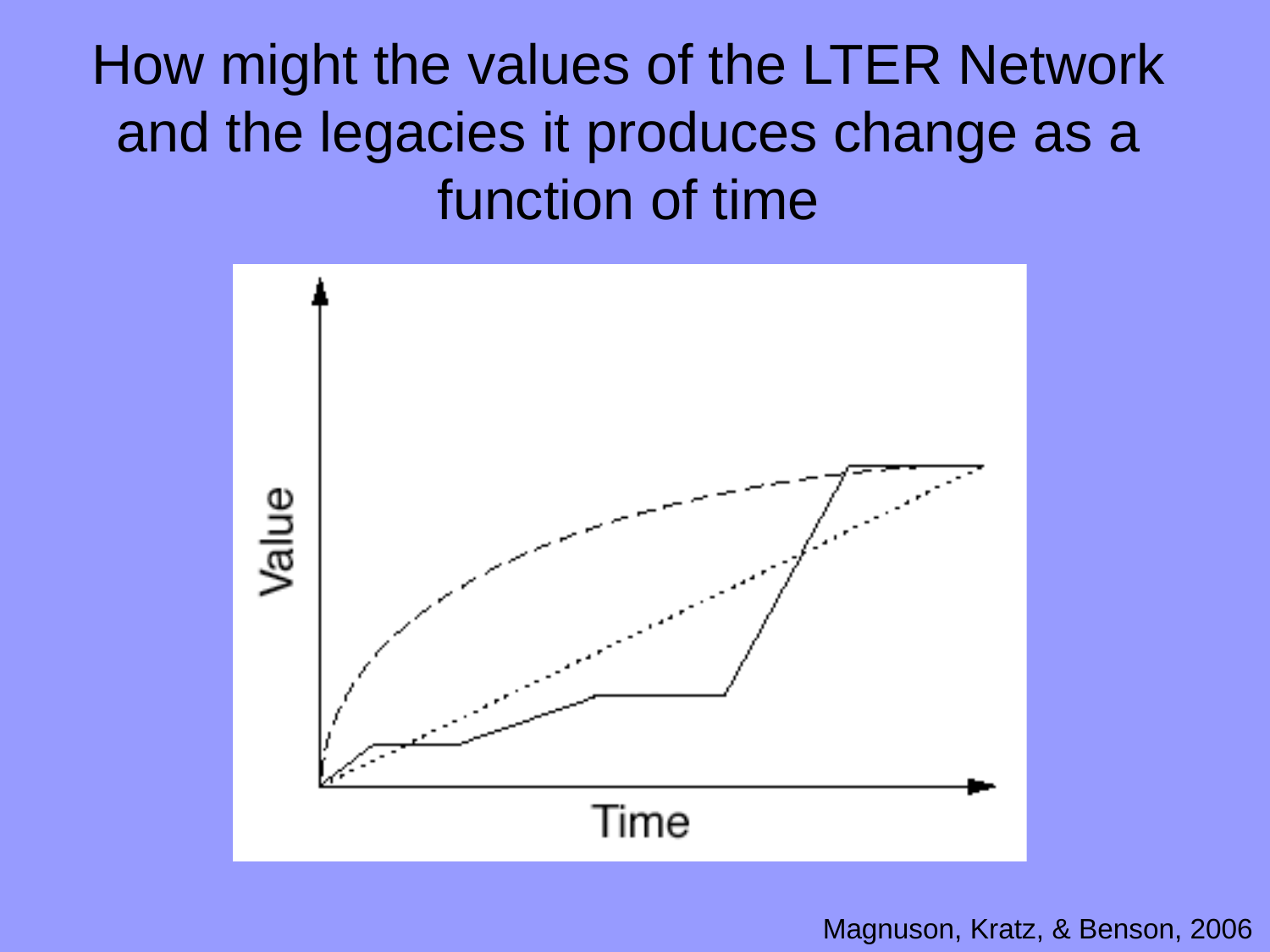How might the values of the LTER Network and the legacies it produces change as a function of time



Magnuson, Kratz, & Benson, 2006